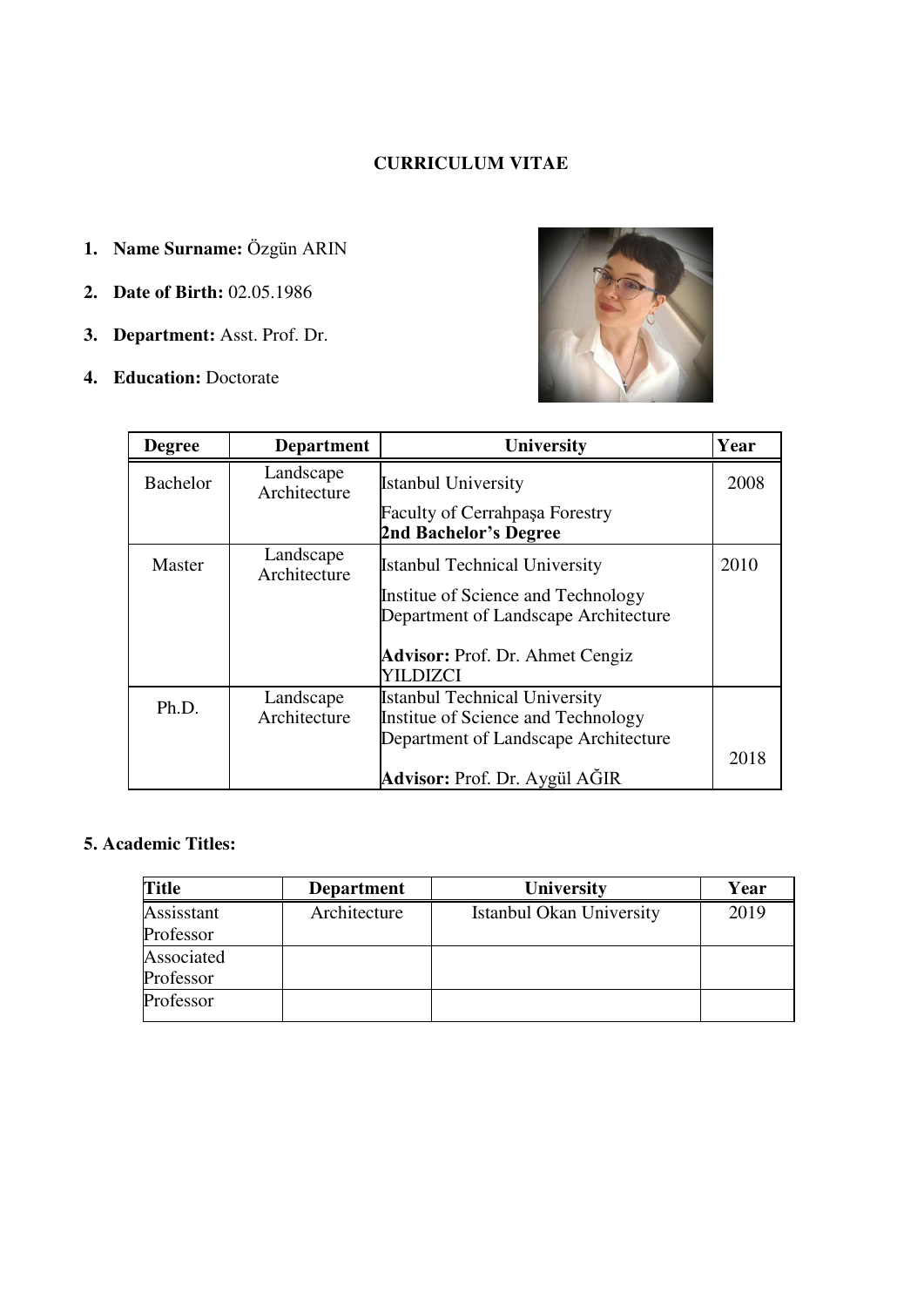# **6. Supervised Master and Ph.D. Thesis**

# **6.1 Master Thesis**

# **Master Thesis (Completed)**

|  | <b>Order Student Name-Surname</b> | <b>Thesis Title</b>                                                    |
|--|-----------------------------------|------------------------------------------------------------------------|
|  | Naila ELGHABER                    | A Study of "Culture-Space" Interaction in Istanbul: Kağıthane District |
|  |                                   | Supervisor: Dr. Öğr. Üyesi Özgün ARIN                                  |

# **Master Thesis (Continue)**

|                | <b>Order Student Name-Surname</b>                | <b>Thesis Title</b>                                                                                                                                                        | <b>Supervisor / Co-Supervisor</b>                                                      |  |
|----------------|--------------------------------------------------|----------------------------------------------------------------------------------------------------------------------------------------------------------------------------|----------------------------------------------------------------------------------------|--|
| $\mathbf{1}$   | <b>Muhammad Waleed MALIK</b>                     | A Sustainable Urban Village                                                                                                                                                |                                                                                        |  |
| 2              | Parmida Taghavi ZENOUZ                           | Sustainable Cultural Buildings                                                                                                                                             |                                                                                        |  |
| 3              | Chukwuemeka Michael<br><b>CHIAZOR</b>            | Urban Regeneration From Landfills and<br>Degraded Lands                                                                                                                    |                                                                                        |  |
| 4              | Aya ZOUTINE                                      | A Real Opportunity For A Sustainable City In<br>The Context Of Abandoned Areas                                                                                             |                                                                                        |  |
| 5              | Naeem IQBAL                                      |                                                                                                                                                                            |                                                                                        |  |
| 6              | Ebrahim ALMATARI                                 | Vertical Garden Design Approaches in High<br>Rise Buildings                                                                                                                | Supervisor Dr.Öğr. Üyesi Özgün ARIN                                                    |  |
| $\overline{7}$ | <b>Motaz CHOUKEH</b>                             | A Proposed Design Scheme To Revive Cities<br>Destroyed In Disasters and Wars                                                                                               |                                                                                        |  |
| 8              | Abdulhamid İbrahim Khalid<br><b>ETBIB</b>        | Defining an Urban Design Guideline Systematic<br>For the Landscapes of Tripoli City                                                                                        |                                                                                        |  |
| 9              | İsmail Sulaiman MUSTAPHA                         | Walkability in Different Contexts in<br>Neighbourhood Planning: An Overview                                                                                                |                                                                                        |  |
| 10             | Fadhl Mohsen Abdulqawi<br><i><b>ABDULRAB</b></i> | Green Areas in Architectural Design                                                                                                                                        |                                                                                        |  |
| 11             | Banu Sena TOPAL                                  |                                                                                                                                                                            |                                                                                        |  |
| 12             | Patrick Oluwaseun AKINDE                         | Incorporatıng Innovative Green Design Materials <b>SSupervisor:</b> Dr.Öğr.Üyesi Özgün ARIN<br>Into Indigenous Design Schemes In The<br>Tropical Climate Of Lagos, Nigeria | Co-Supervisor: Prof. Dr. Semih ERYILDIZ                                                |  |
| 13             | <b>Haleemah BIN TAHIR</b>                        | Development Of The Waterfront Of The City Of<br>Derna To Become A Public Area                                                                                              | Supervisor: Dr.Öğr. Üyesi Özgün ARIN<br>Co-Supervisor: Prof. Dr. Emre AYSU             |  |
| 14             | Hazal GÜLLÜ                                      | Sürdürülebilir Kentsel Gelişme: Manchester<br>Örneği                                                                                                                       | Supervisor: Prof. Dr. Demet IRKLI ERYILDIZ<br>Co-Supervisor: Dr. Öğr. Üyesi Özgün ARIN |  |
| 15             | Dilba DOKUZER                                    | Bina Cephelerindeki Olumsuz Beton Algısının<br>Dikey Bahçelerle Giderilmesi, Antalya Örneği                                                                                | Supervisor: Prof. Dr. Demet IRKLI ERYILDIZ<br>Co-Supervisor: Dr.Öğr.Üyesi Özgün ARIN   |  |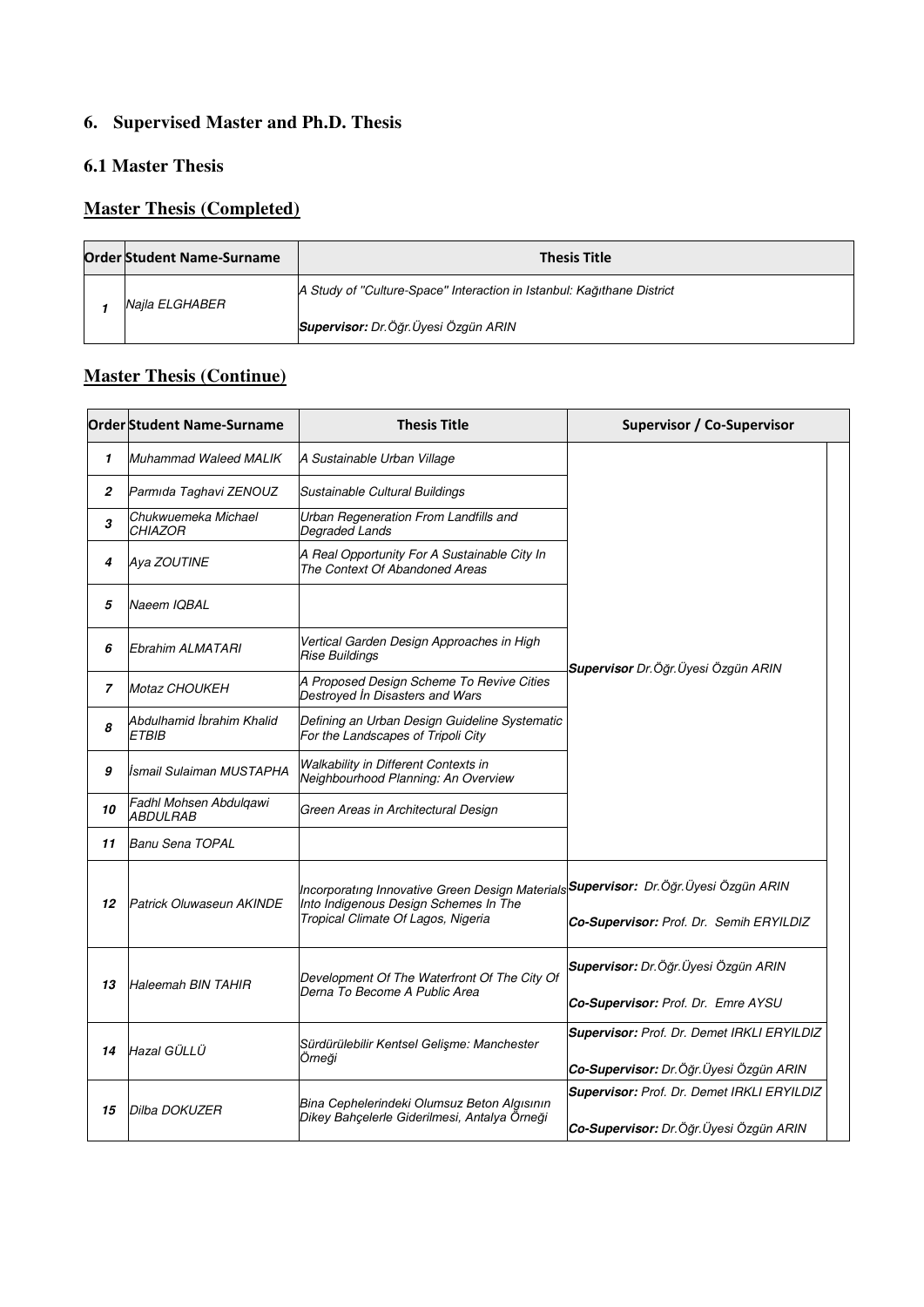#### **6.2 Ph.D. Thesis**

| <b>Order Student Name-Surname</b> |              | <b>Thesis Title</b>                      | <b>Supervisor / Co-Supervisor</b>            |  |
|-----------------------------------|--------------|------------------------------------------|----------------------------------------------|--|
|                                   |              | Recyling Waste Construction For Building | Supervisor: Dr.Öğr.Üyesi Seyhan YARDIMLI     |  |
|                                   | Nidal ASBAH  | Materials                                | Co-Supervisor: Dr.Öğr.Üyesi Özgün ARIN       |  |
| 2                                 | Mariam ZAKAR |                                          | <b>Supervisor:</b> Dr. Öğr. Üyesi Özgün ARIN |  |

#### **7) Publications**

#### **7.1 International Refereed Journal Publications**

- Küçükyağcı Özyılmaz, P. ve **Arın, Ö.** 2018. "A Study On Measuring Pedestrian Comfort Level In Istanbul Kadıköy City Center", *Atlas Journal*, 4(10), 626-636. DOI: 10.31568/atlas.125
- **Arın, Ö.** 2017. ''19. yy İstanbul'u Mesirelerinin Dönüşümü: Kuşdili Çayırı'', *Mimar.ist*. Sayı: 59, 83-93. ISSN 1302-8219.
- The article study with one writer titled as "Design-Metaphor" Interaction In History: Gardens of Far East" is under preparation for the submission to the *The International History Review* Journal.
- The article study titled as "Differentiating Housing Texture and Open Space Forms in Istanbul" is under preparation process (Article study is carried out with Asst.Prof. Bahar Başer Kalyoncuoğlu and Landscape Architect / Urban Designer Özge Kızıl)

#### **7.2 International Conference Presentations & Proceedings**

- **Arın, Ö.** 2021. "Design-Metaphor" Interaction In History: Gardens Of Far East", **The 2nd International Conference On Archaeology, History And Heritage 2021 (ICAHH 2021),** SAARC Cultural Center, 14-15 October, Sri Lanka.
- Elghaber, N.G.M. ve **Arın, Ö.** 2021. "A Study of Culture-Space Interaction in Istanbul: Kağıthane-Gürsel District", **ICCAUA2021 Conference International Conference of Contemporary Affairs in Architecture and Urbanism**, Alanya HEP University, 20-21 May, Antalya.
- **Arın, Ö. 2019.** "Boğaziçi'nde Bir Kamusal Varoluş", "**Kolektif Bellek Olarak Peyzaj"**, **1. Uluslararası 7. Peyzaj Mimarlığı Kongresi,** 06-08 Kasım, Antalya.
- **Arın, Ö.** ve Dündar, S. 2016. "Küreselleşme ve Kentin Fiziksel Dokusu: İstanbul'da Katmanlararası Bir Karşılaştırma", **2. Uluslararası Kent Araştırmaları Kongresi**, İstanbul Teknik Üniversitesi, 11-13 Mayıs, İstanbul.
- **Arın, Ö.** ve Dündar, S. 2015. "Evaluation of the Relationship Between Urban Identity and Streetscapes in Terms of Sustainability", **Third International Greenage Symposium**, Mimar Sinan Fine Arts University, April 15-17, Istanbul.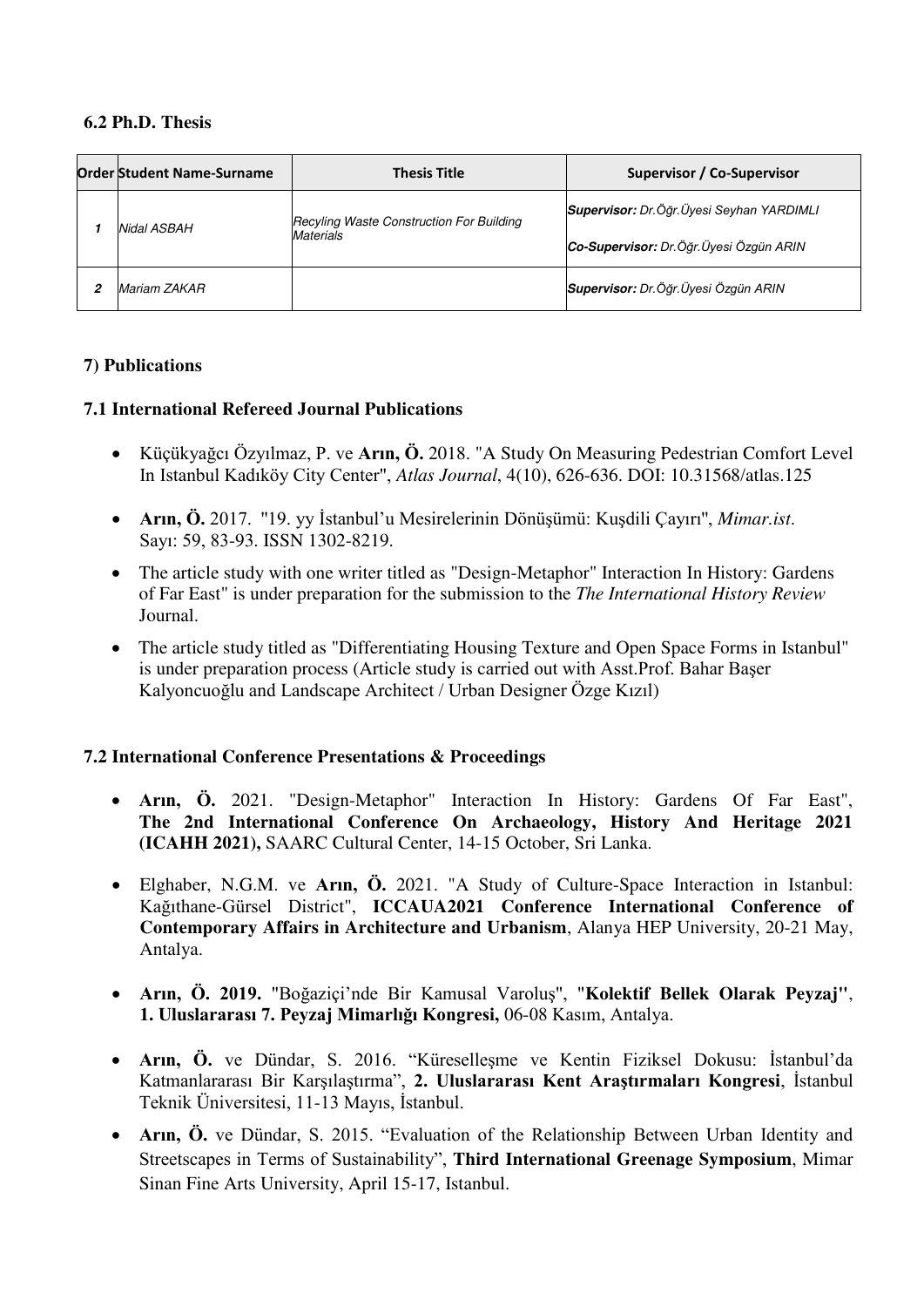- **Arın, Ö.** 2012. Interaction Between Landscape Design Elements and Place Identity Concept in Urban Landscapes, **ECLAS Conference 2012**, The Power of Landscape, [Warsaw University](http://www.eclas.org/university-details.php?universitaet_id=92)  [of Life Sciences - SGGW,](http://www.eclas.org/university-details.php?universitaet_id=92) September 19-22, Warsaw, Poland.
- **Arın, Ö.** 2011. Planting Design Analysis In Terms Of Visual Assessment: Bursa Soğanlı Botanical Park, **ECLAS Conference 2011**, Ethics and Aesthetics, University of Sheffield, September 07-10, Sheffield, England.

## **7.3 International Books / Chapters of Books**

### **7.4 National Refereed Journal Publications**

 Kalyoncuoğlu, B.B., **Arın, Ö.** ve Uzun, K. 2017. "Toplukonut Çevresi Açık Alanlarda Genç ve Yetişkin Kullanıcıların Mekansal Kalite Tercihleri ve Yenilikçi Yaklaşımlar", *Tasarım+Kuram Dergisi*, 13(24), 11-30. ISSN 1301-2636.

### **7.5 National Conference Presentations & Proceedings**

- **Arın, Ö.** 2017. "Yaşanabilir Erişilebilirlik / İstanbul", **12. Ulaştırma Kongresi Ulaştırma Politikaları**, 24-26 Mayıs, Adana.
- **Arın, Ö.** ve Kalyoncuoğlu, B. B. 2016. "Kentsel Peyzaj Uygulamalarının İklim Değişikliğine Adaptasyonunun İstanbul Örneğinde Değerlendirilmesi", **6. Ulusal Peyzaj Mimarlığı Kongresi "Söylem ve Eylem"**, 08-11 Aralık, Antalya.
- Kalyoncuoğlu, B. B. ve **Arın, Ö.** 2016. "Geleneksel Anadolu Konut Bahçesinin Ekolojik ve Kültürel Değerlere Göre Değişen Özellikleri", **Türkiye Peyzajları 1. Ulusal Konferansı "Türk Bahçeleri"**, Işık Üniversitesi-İstanbul Teknik Üniversitesi, 23-25 Mayıs, İstanbul.
- Dündar, S. ve **Arın, Ö.** 2015. "Korumasız Yol Kullanıcılarının Güvenliği", **11. Ulaştırma Kongresi**, Mimar Sinan Güzel Sanatlar Üniversitesi, 27-29 Mayıs, İstanbul.
- **Arın, Ö.** 2011. Yeşil Binaların Kentsel Ekoloji ve Kendi İçinde Yarattığı Etkinin İncelenmesi, **Çevre Tasarım Kongresi**, Yıldız Teknik Üniversitesi, 08-09 Aralık, İstanbul.

#### **7.6 National Books / Chapters of Books**

#### **Book Chapter**

- **Arın, Ö. 2021.** Book chapter named as "*Kamusal Yeşil Alanın Kent Belleğindeki Yansımaları"*  is under printing process.
- **Arın, Ö. 2018.** Araftaki Kent, *"Kentte/n/ Kalan İzler"* (Book Chapter), Istanbul Okan University Press, İstanbul, ISBN: 978-605-5899-56-1.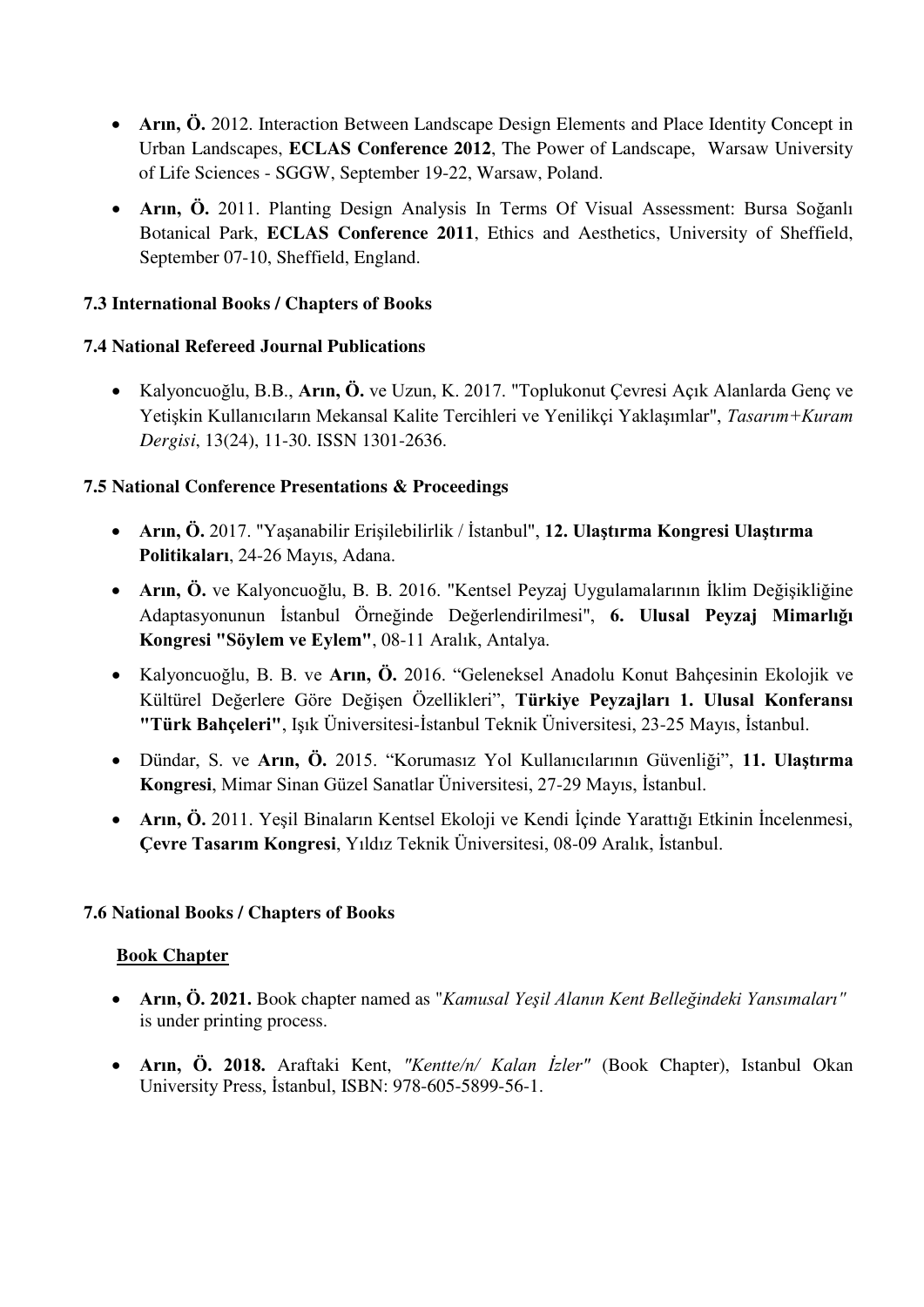### **7.7 Other Publications**

- **Arın, Ö.** 2018. "İstanbul'un Anadolu Yakası Kıyılarında Mesire Alanlarının Dönüşümü (1839-1938) Ve Günümüze Yansımaları", **PhD Thesis**, ITU Institue of Science and Technology, Istanbul. **(Advisor: Prof. Dr. Aygül Ağır)**
- **Arın, Ö.** 2010. "Bitkisel Tasarımın Görsel Açıdan Değerlendirilmesine Yönelik Bir Araştırma: Bursa Soğanlı Botanik Parkı Örneği", **Master's Thesis**, ITU Institue of Science and Technology, Istanbul. **(Advisor: Prof. Dr. Ahmet Cengiz Yıldızcı)**
- Istanbul Okan University, Department of Urban Design and Landscape Architecture, **Competition Projects Catalog / Editorial**, 2013.

### **8.Projects**

# **Guidance**

- The President of the Tataristan and his delegation was guided by Özgün Arın in Yıldız Grove in Istanbul about the historical identity of the green area on 14.08.2019.
- A group of academicians who were members of the Benotton Foundation and hosted by the Italian Cultural Center, were guided by Özgün Arın on 27.08.2019 through Istanbul Belgrade Forest, Yıldız Grove and Yedikule Gardens in Istanbul about the status of these areas in City's green space system and the change that they have experienced from the past to the present.

# **Work Experience**

Işık Peyzaj Mimarlığı Ltd. Şti.

- Akbank Banking Center, Landscape Application Project, 2009.
- Fiba Yüksel Villa Garden Project, 3D Visualisation, 2009.
- Zekeriyaköy Villa Garden Project, Hardscape and Softscape Projects, 2009.
- Göktürk Palm Residence Landscape Project, Irrigation Project and 3D Visualisation, 2009.
- Mesa Cengelköy Houses Landscape Project, Irrigation Project, 2010.

#### **Workshop Participation**

- **Köyünü Yaşat Summer Workshop**, **Group Lecturer,** 04-07 July 2015, Bilecik, Tongurlar Köyü, Turkey, Hosted by Mimar Sinan Fine Arts University YUAM.
- **Kırsal Sürdürülebilirlik Çalıştayı, Group Lecturer,** 20-22 Nisan 2015, Okan Üniversitesi Mimarlık Bölümü, Düzenleyen: Mimar Sinan Güzel Sanatlar Üniversitesi - Yapı Uygulama Araştırma Merkezi'nin organizasyonu olan "Köyünü Yaşat" proje programı kapsamında, Mimar Sinan Güzel Sanatlar Üniversitesi - Yapı Uygulama Araştırma Merkezi ve Okan Üniversitesi Mimarlık Bölümü işbirliğinde düzenlenmiştir.
- **"Summer School Theodosian Land Walls and Urban Agriculture"**, Istanbul, 20-25 May 2013 (Organised by RWTH Aachen University, Kadir Has University, Istanbul Technical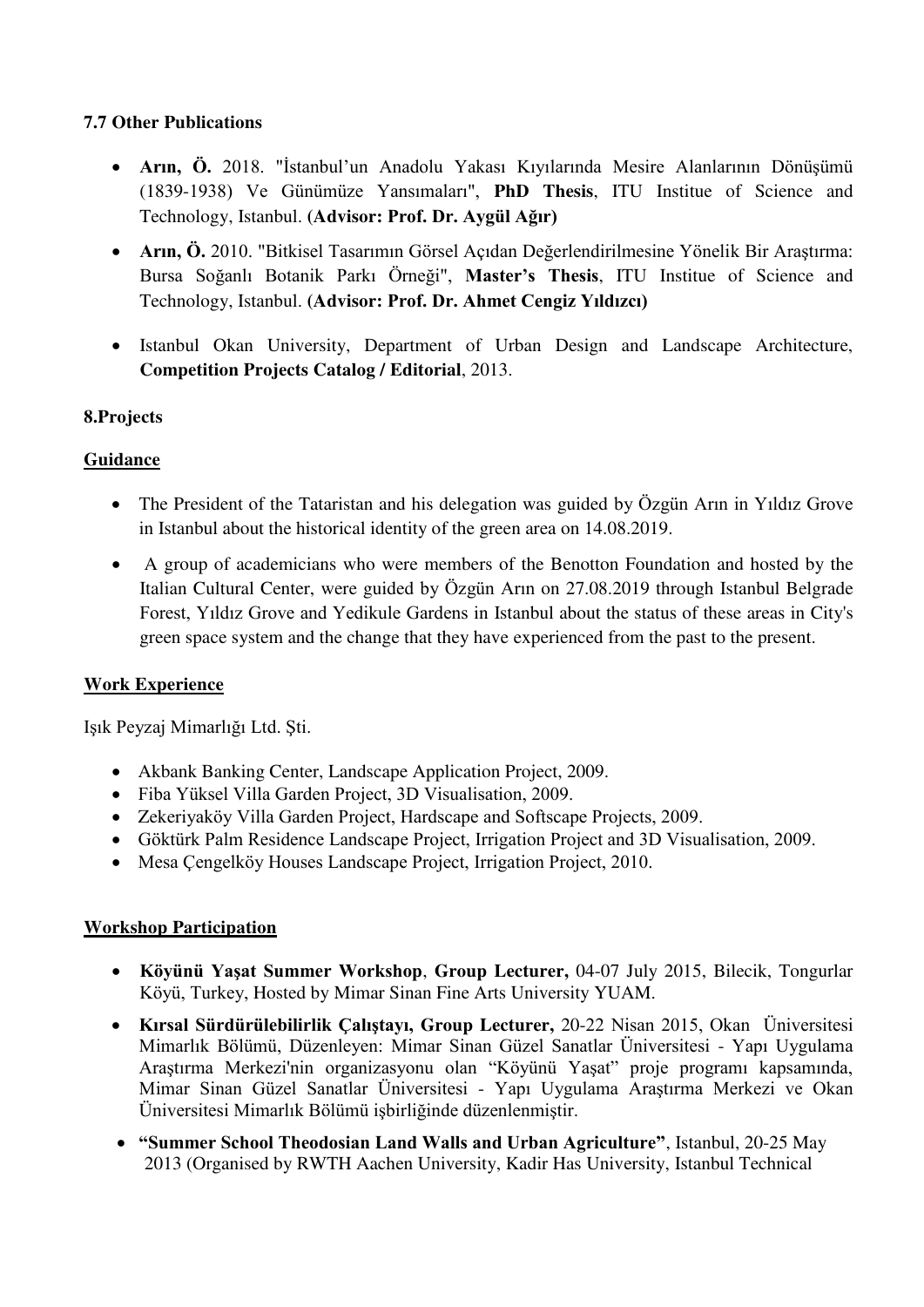University, Istanbul Okan University and Bilkent University Department of Landscape Architecture).

- **International Urban Design Workshop**, 4 January 2013 (Instructed with Saxion University of Applied Sciences- Department of Urban Design and Istanbul Okan University Department of Urban Design and Landscape Architecture).
- **Student Workshop "Kadıköy'ü Beraber Çiziyoruz"**, 16-17 April 2011 (Organised by UCTEA Chamber of Landscape Architects Youth Student Society Istanbul Branch and Kadıköy Municipality)

#### **Interview-Conference-Symposium Contribution**

- **Journal Interview: Journal of Kadıköy Life, March-April 2020.** Mesire Areas of Kadıköy District From Past to the Present.
- **Invited Speaker**, **"A Thesis Travel"**, 26 March 2019, Istanbul Okan University, Institue of Science and Technology, Department of Architecture PhD Program, **PhD Course**, Hasanpaşa Campus, Kadıköy, Istanbul, Turkey.
- **Invited Speaker**, **"Reading the Life Quality of Elderly People through Urban Landscape"**, 27 February 2019, Elderly Housing, Nursing and Nursing Homes Workshop, New Approaches Regarding the Care and Nursing Home for Disabled and Elderly Housing in Turkey, Organised by Istanbul Okan University, Department of Architecture and KASEV Foundation.
- **Invited Speaker**, **"A Historical Research Approach to The History of Landscapes",**  03 December 2018 Istanbul Technical University Department of Landscape Architecture, **PhD Course,** Taşkışla, Istanbul, Turkey.
- **Invited Speaker**, **"Sustainable Landscapes"**, 06 November 2018, Mimar Sinan Fine Arts University, "Eco Cities" **Master Course**, Beşiktaş, Istanbul, Turkey.
- **Invited Speaker**, **"Sustainability in Landscape Architecture: Vertical Gardens"**, 18 October 2018, Istanbul Technical University Department of Landscape Architecture, **"Planting Design" Undergraduate Course,** Taşkışla, Istanbul, Turkey.
- **Invited Speaker**, **"A Thesis Travel"**, 17 October 2018, Istanbul Okan University, Institue of Science and Technology, Department of Architecture PhD Program, **PhD Course**, Hasanpaşa Campus, Kadıköy, Istanbul, Turkey.
- **Invited Speaker**, **"Concrete of Green"**, 18 April 2018, Istanbul Technical University Institue of Science and Technology, Landscape Architecture PhD Program, **PhD Course**, Taşkışla, Istanbul, Turkey.
- **Invited Speaker**, **"Healthy Landscapes and Sustainability"**, 04 April 2018 Istanbul Okan University, Department of Architecture, **Master Course**, Hasanpaşa Campus, Kadıköy, Istanbul, Turkey.
- **Invited Speaker**, **"Alternative Design Approaches in Rural Landscapes",** 15 March 2018, Beykent University Department of Architecture, Istanbul, Turkey.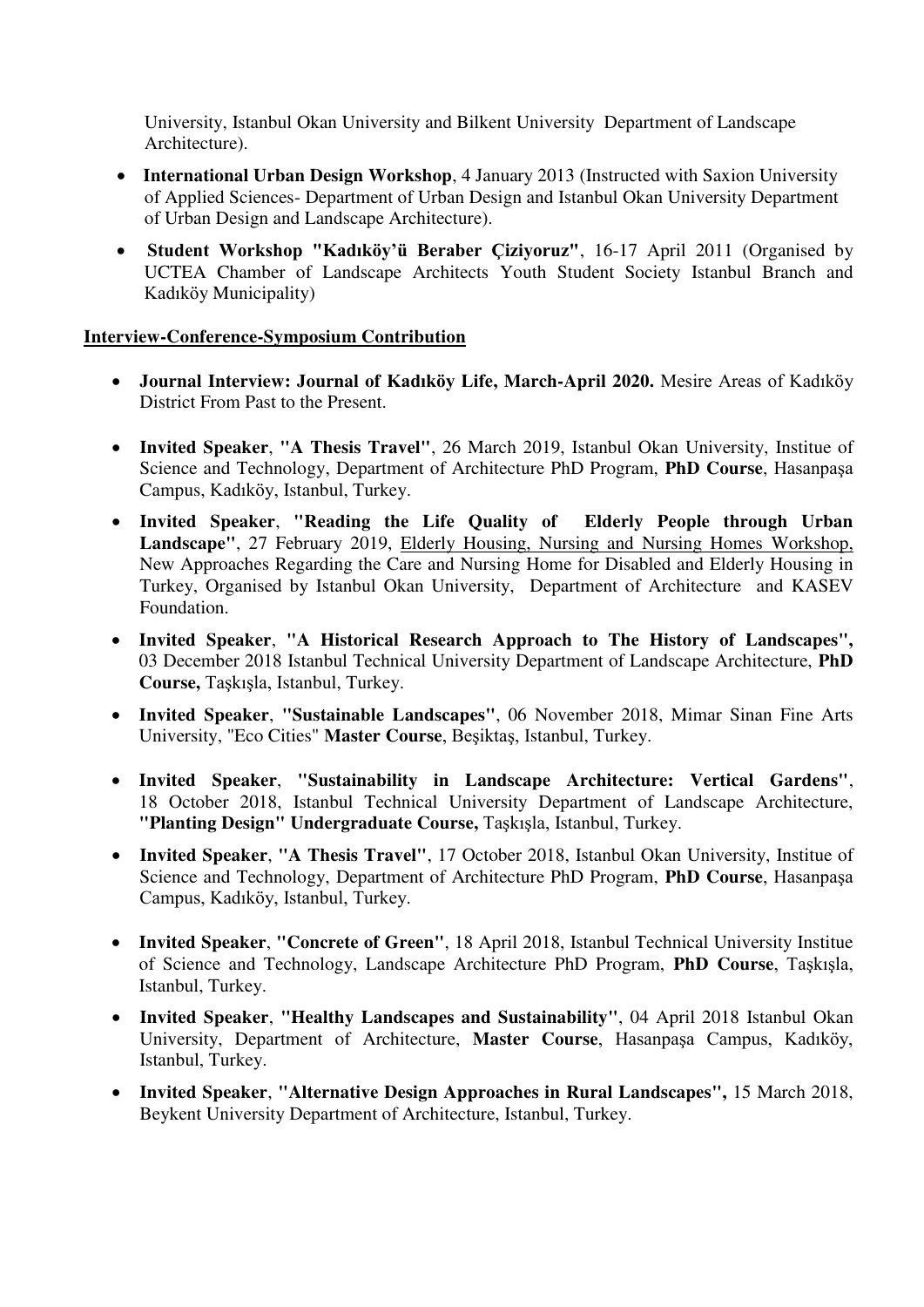- **Invited Speaker**, **"History of Landscape" Undergraduate Course**, 28 November 2017, Istanbul Technical University Department of Landscape Architecture, Taşkışla, Istanbul, Turkey.
- **Invited Speaker**, **"Hidden Traces of Green: Istanbul", Wednesday Seminars**, 27 September 2017, Istanbul Okan University, Department of Architecture, Istanbul, Turkey.
- **Invited Speaker**, **Ottoman Architecture and Urban Space-City As a Collective Memory, International Seminar and Workshop**, 18-21 September 2017, **"Hidden Traces of Green: Istanbul"***,* Organized by Istanbul Technical University Department of Landscape Architecture, Taşkışla, Istanbul, Turkey.
- **2nd Landscape Architecture Student Symposium**, 27-28 April 2012, Organised by UCTEA Chamber of Landscape Architects, PMO Youth Student Society, Istanbul Technical University, Taşkışla, Istanbul, Turkey.
- **International ECLAS Le-Notre Landscape Forum**, 18-21 April 2012, Organised by European Council of Landscape Architecture Schools, Antalya, Turkey.
- **3rd Landscape Architecture Students' Congress**, 29 April 2011, Ankara University Faculty of Agriculture, Ankara, Turkey.

#### **8. Administrative Tasks:**

- Istanbul Okan University, Faculty of Art, Design and Architecture, Department of Architecture **Coordinator of Design 1/Tasarım 1 Project Courses** (2021 September – Continue)
- Istanbul Okan University, Faculty of Art, Design and Architecture, Department of Architecture **Coordinator of Design 1/Tasarım 1 and Design 2/Tasarım 2 Project Courses**  (2020 September – 2021 September)
- Istanbul Okan University, Faculty of Art, Design and Architecture, Department of Architecture, **Member of Graduate Commission**, (August 2019 - Present)
- Istanbul Okan University, Faculty of Art, Design and Architecture, Department of Architecture, **Member of Internship Commission** (2017–2019)
- Istanbul Okan University, Department of Architecture and Department of Urban Design and Landscape Architecture, **Student Advisor**, (2010 - Present)
- Istanbul Okan University, Faculty of Art, Design and Architecture, Department of Architecture, **Lecturer PhD** (October 2018 – August 2019)
- Istanbul Okan University, Faculty of Art, Design and Architecture, Department of Architecture, **Lecturer** (2016 – 2018)
- Istanbul Okan University, Faculty of Engineering and Architecture, Department of Architecture, **Research Assisstant** (2014-2016)
- Istanbul Okan University, Faculty of Engineering and Architecture, Department of Urban Design and Landscape Architecture, **Research Assisstant** (2010-2014)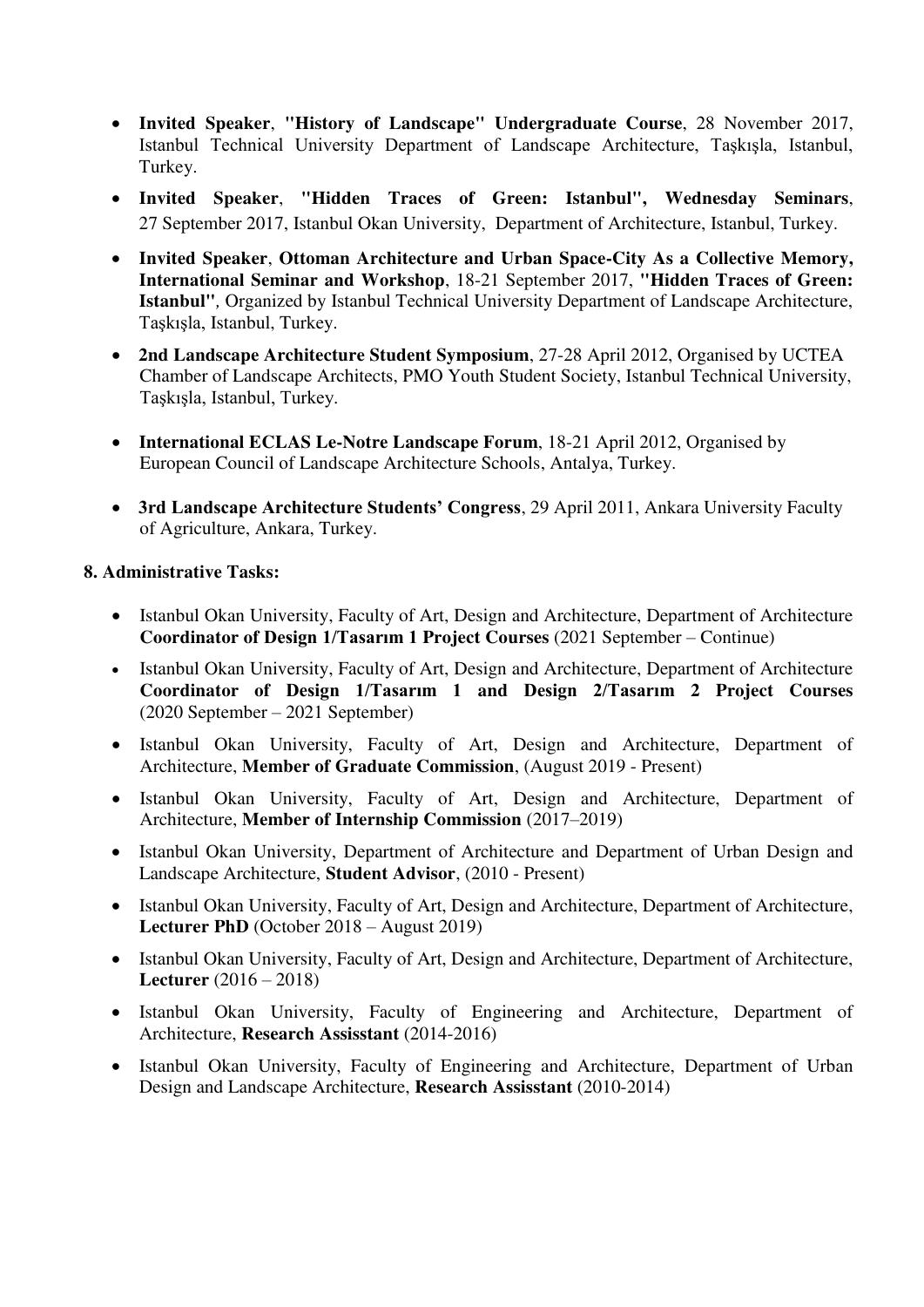#### **10. Academic/Professional Memberships:**

UCTEA Chamber of Landscape Architects – Istanbul Branch PEMDER (Landscape Architecture Education and Science Association)

### **11. Awards**

- Büyükada Fayton Meydanı Yarışması, 2021 **(Participant, Landscape Architect, PhD)**
- Salacak Kentsel Tasarım Yarışması, 2020 **(Advisor, Landscape Architect, PhD)**
- Cami Tasarımı Fikir Yarışması, 2019 **(Participant, Landscape Architect, PhD)**
- Odakule Pasajı Ulusal Tasarım Yarışması, 2019 **(Participant, Landscape Architect, PhD)**
- Kore Savaşı Anma Alanı ve Ziyaretçi Merkezi Mimari Proje Yarışması, 2019 **(Participant, Landscape Architect, PhD)**
- Bornova Belediyesi Çocuk Dünyası Mimari Proje Yarışması, 2016 **(Advisor, Landscape Architect, M.Sc.)**
- Aksaray Kılınçarslan Rekreasyon Alanı Peyzaj Tasarımı Öğrenci Proje Yarışması  **(2nd Mention Award, 2007).**

### **12. Courses Given in Undergraduate, Ms.C and Ph.D. Education In the Previous Two Years**

| <b>Undergraduate Courses</b>                                                                                   |                 |                                              |                    |                |                                     |  |  |
|----------------------------------------------------------------------------------------------------------------|-----------------|----------------------------------------------|--------------------|----------------|-------------------------------------|--|--|
| <b>Academic</b>                                                                                                | <b>Semester</b> | <b>Course Name</b>                           | <b>Weekly Hour</b> |                | Number of                           |  |  |
| Year                                                                                                           |                 |                                              | <b>Theoretical</b> | Implementation | <b>Students</b>                     |  |  |
| <b>ISTANBUL OKAN UNIVERSITY / FACULTY OF ART, DESIGN AND ARCHITECTURE</b><br><b>DEPARTMENT OF ARCHITECTURE</b> |                 |                                              |                    |                |                                     |  |  |
|                                                                                                                |                 | Architectural Design IV                      | $\overline{2}$     | 6              | $\overline{7}$                      |  |  |
|                                                                                                                | Fall            | Mimari Proje IV                              | $\mathfrak{p}$     | 6              | 12                                  |  |  |
|                                                                                                                |                 | Architectural Space and Landscape            | 3                  | $\Omega$       | 35                                  |  |  |
| 2016-2017                                                                                                      |                 | Mimari Mekan ve Peyzaj                       | 3                  | $\Omega$       | 21                                  |  |  |
|                                                                                                                | <b>Spring</b>   | Mimari Proje IV                              | $\overline{2}$     | 6              | 13                                  |  |  |
|                                                                                                                |                 | <b>Vertical Gardens and Green Roofs</b>      | 3                  | $\Omega$       | 4                                   |  |  |
|                                                                                                                |                 | <b>Space Between Scales</b>                  | $\overline{3}$     | $\Omega$       | 9                                   |  |  |
|                                                                                                                | Fall            | Sketching Techniques in Architecture         | 3                  | $\Omega$       | 45                                  |  |  |
|                                                                                                                |                 | Mimaride Eskiz Teknikleri                    | 3                  | $\Omega$       | 35                                  |  |  |
| 2017-2018                                                                                                      |                 | Basic Design (Yürütücü: Prof. Dr. Nur Esin)  | $\overline{2}$     | $\mathcal{P}$  | 153<br>(Türkçe ve                   |  |  |
|                                                                                                                |                 | Temel Tasarım (Yürütücü: Prof. Dr. Nur Esin) | $\mathfrak{p}$     | $\overline{2}$ | Ingilizce Grup<br>Toplam<br>Mevcut) |  |  |
|                                                                                                                |                 | Architectural Space and Landscape            | 3                  | $\Omega$       | 13                                  |  |  |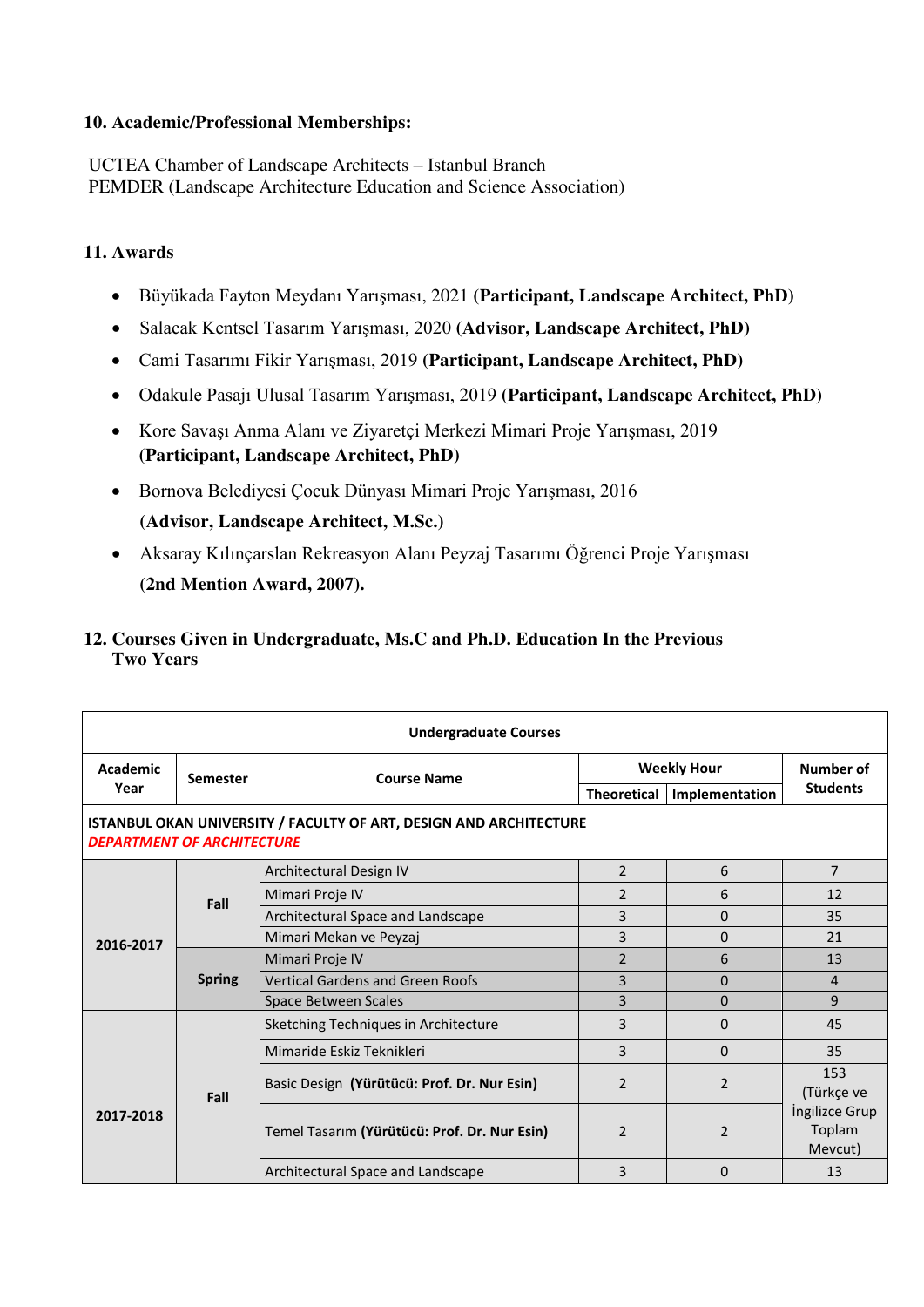|           | <b>Spring</b> | Landscape Design and Human Well-Being                                                                                                          | $\overline{3}$ | $\mathbf{0}$ | 21                                     |
|-----------|---------------|------------------------------------------------------------------------------------------------------------------------------------------------|----------------|--------------|----------------------------------------|
|           |               | <b>Vertical Gardens and Green Roofs</b>                                                                                                        | 3              | $\mathbf{0}$ | 19                                     |
|           |               | Kültür, Mimarlık ve Tasarım (Yürütücü: Prof. Dr.<br><b>Emre Aysu)</b>                                                                          | 3              | $\mathbf{0}$ | 33                                     |
|           |               | Peyzaj Tasarımı ve İnsan Refahı                                                                                                                | $\overline{3}$ | $\Omega$     | 19                                     |
|           |               | Dikey Bahçeler ve Yeşil Çatılar                                                                                                                | $\overline{3}$ | $\mathbf 0$  | 31                                     |
|           |               | <b>Architectural Design 1</b><br>(Architectural<br><b>Communication ve Built Environment</b><br>derslerinden oluşmaktadır)                     | $\overline{2}$ | 6            | 9<br>(Toplam<br>öğrenci<br>mevcudu 60) |
|           | Fall          | Sustainable Landscapes                                                                                                                         | 3              | $\mathbf{0}$ | 36                                     |
|           |               | Sketching Techniques in Architecture                                                                                                           | 3              | 0            | 40                                     |
| 2018-2019 |               | Sürdürülebilir Peyzajlar                                                                                                                       | 3              | $\mathbf{0}$ | 16                                     |
|           |               | Diploma Projesi (Mimari Tasarım VIII ve Bitirme<br>Tezinden oluşmaktadır)<br>(Yürütücüler:<br>Prof. Dr. Emre Aysu ve Prof. Dr. B. Işık Aksulu) | 4              | 8            | 123                                    |
|           | <b>Spring</b> | Landscape Design and Human Well-Being                                                                                                          | 3              | $\mathbf 0$  | 35                                     |
|           |               | Peyzaj Tasarımı ve İnsan Refahı                                                                                                                | 3              | 0            | 37                                     |
|           | Fall          | Tasarım 1 / Tasarım 2                                                                                                                          | $\overline{2}$ | 14           |                                        |
|           |               | Design 1 / Design 2                                                                                                                            | $\overline{2}$ | 14           | 13                                     |
|           |               | Kentsel Çevre ve Tasarım 4                                                                                                                     | $\overline{2}$ | $\mathbf{0}$ | 80                                     |
| 2019-2020 |               | <b>Historical Landscapes</b>                                                                                                                   | $\overline{2}$ | $\mathbf{0}$ | 26                                     |
|           |               | Tarihi Peyzajlar                                                                                                                               | $\overline{2}$ | $\mathbf{0}$ | 41                                     |
|           | <b>Spring</b> | Design 2                                                                                                                                       | $\overline{2}$ | 14           | 10                                     |
|           |               | <b>Historical Landscapes</b>                                                                                                                   | $\overline{2}$ | 0            | 25                                     |
|           |               | Design 1                                                                                                                                       | $\overline{2}$ | 14           | 18                                     |
|           | Fall          | Urban Environment and Design 4                                                                                                                 | $\overline{2}$ | $\mathbf{0}$ | 55                                     |
|           |               | Kentsel Çevre ve Tasarım 4                                                                                                                     | $\overline{2}$ | $\mathbf{0}$ | 63                                     |
| 2020-2021 |               | <b>Historical Landscapes</b>                                                                                                                   | $\overline{2}$ | $\mathbf 0$  | 10                                     |
|           |               | Design 2                                                                                                                                       | $\overline{2}$ | 14           | 11                                     |
|           | <b>Spring</b> | <b>Historical Landscapes</b>                                                                                                                   | $\overline{2}$ | $\mathbf 0$  | 15                                     |
|           |               | Tarihi Peyzajlar                                                                                                                               | $\overline{2}$ | $\mathbf{0}$ | $7^{\circ}$                            |
| 2021-2022 |               | Design 1                                                                                                                                       | $\overline{2}$ | 14           | 12                                     |
|           | Fall          | Urban, Environment and Design 4                                                                                                                | $\overline{2}$ | 0            | 48                                     |
|           |               | Kentsel Çevre ve Tasarım 4                                                                                                                     | $\overline{2}$ | $\mathbf 0$  | 35                                     |
|           |               | Tarihi Peyzajlar                                                                                                                               | $\overline{2}$ | $\mathbf{0}$ | 21                                     |
| 2021-2022 |               | Design 2                                                                                                                                       | $\overline{2}$ | 14           | 14                                     |
|           | <b>Spring</b> | <b>Historical Landscapes</b>                                                                                                                   | $\overline{2}$ | $\mathbf 0$  | 5                                      |
|           |               | Tarihi Peyzajlar                                                                                                                               | $\overline{2}$ | 0            | $\overline{2}$                         |